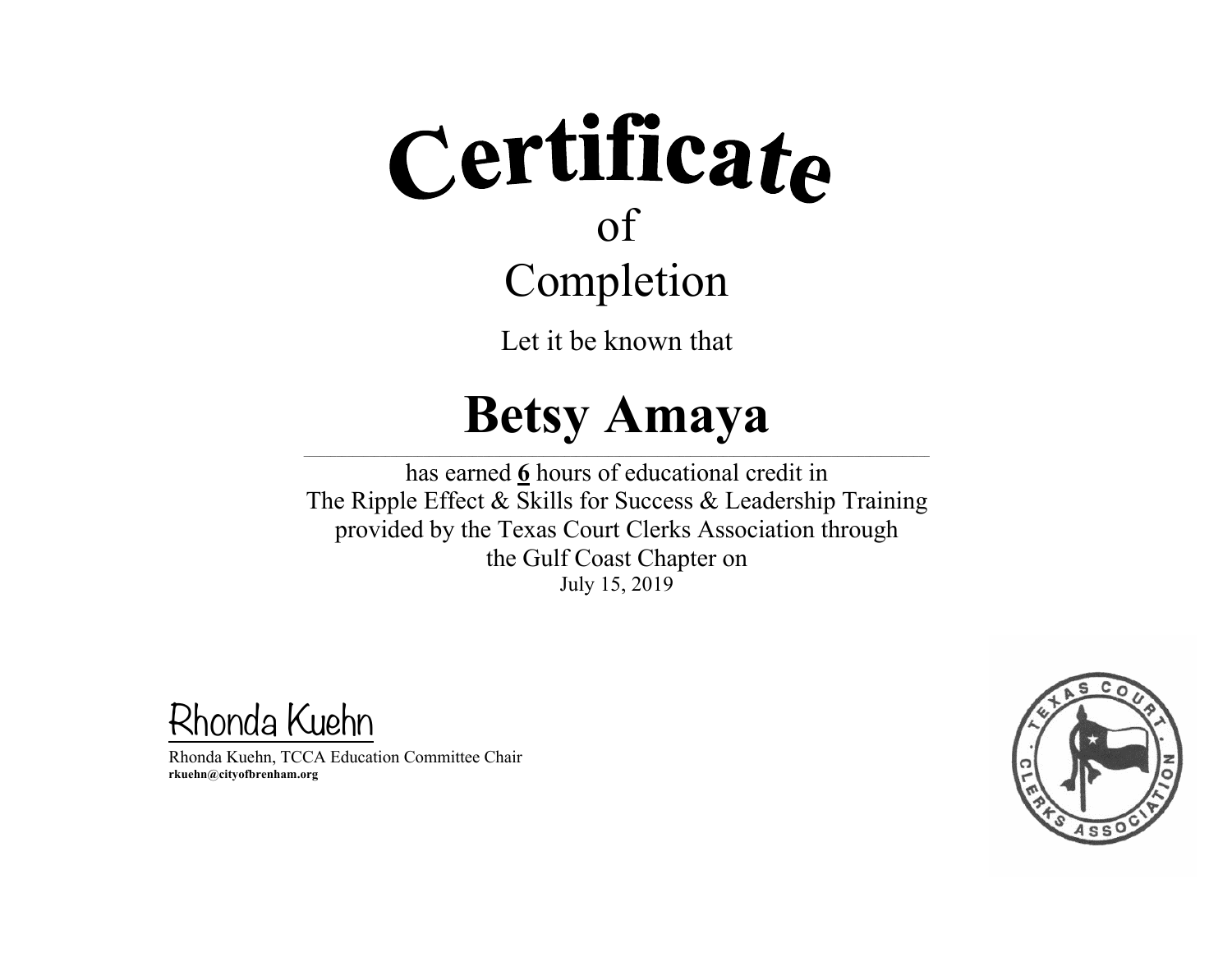Let it be known that

### **Giani Cantu**

 $\mathcal{L} = \{ \mathcal{L} = \{ \mathcal{L} = \{ \mathcal{L} = \{ \mathcal{L} = \{ \mathcal{L} = \{ \mathcal{L} = \{ \mathcal{L} = \{ \mathcal{L} = \{ \mathcal{L} = \{ \mathcal{L} = \{ \mathcal{L} = \{ \mathcal{L} = \{ \mathcal{L} = \{ \mathcal{L} = \{ \mathcal{L} = \{ \mathcal{L} = \{ \mathcal{L} = \{ \mathcal{L} = \{ \mathcal{L} = \{ \mathcal{L} = \{ \mathcal{L} = \{ \mathcal{L} = \{ \mathcal{L} = \{ \mathcal{$ has earned **6** hours of educational credit in The Ripple Effect & Skills for Success & Leadership Training provided by the Texas Court Clerks Association through the Gulf Coast Chapter on July 15, 2019

Rhonda Kuehn

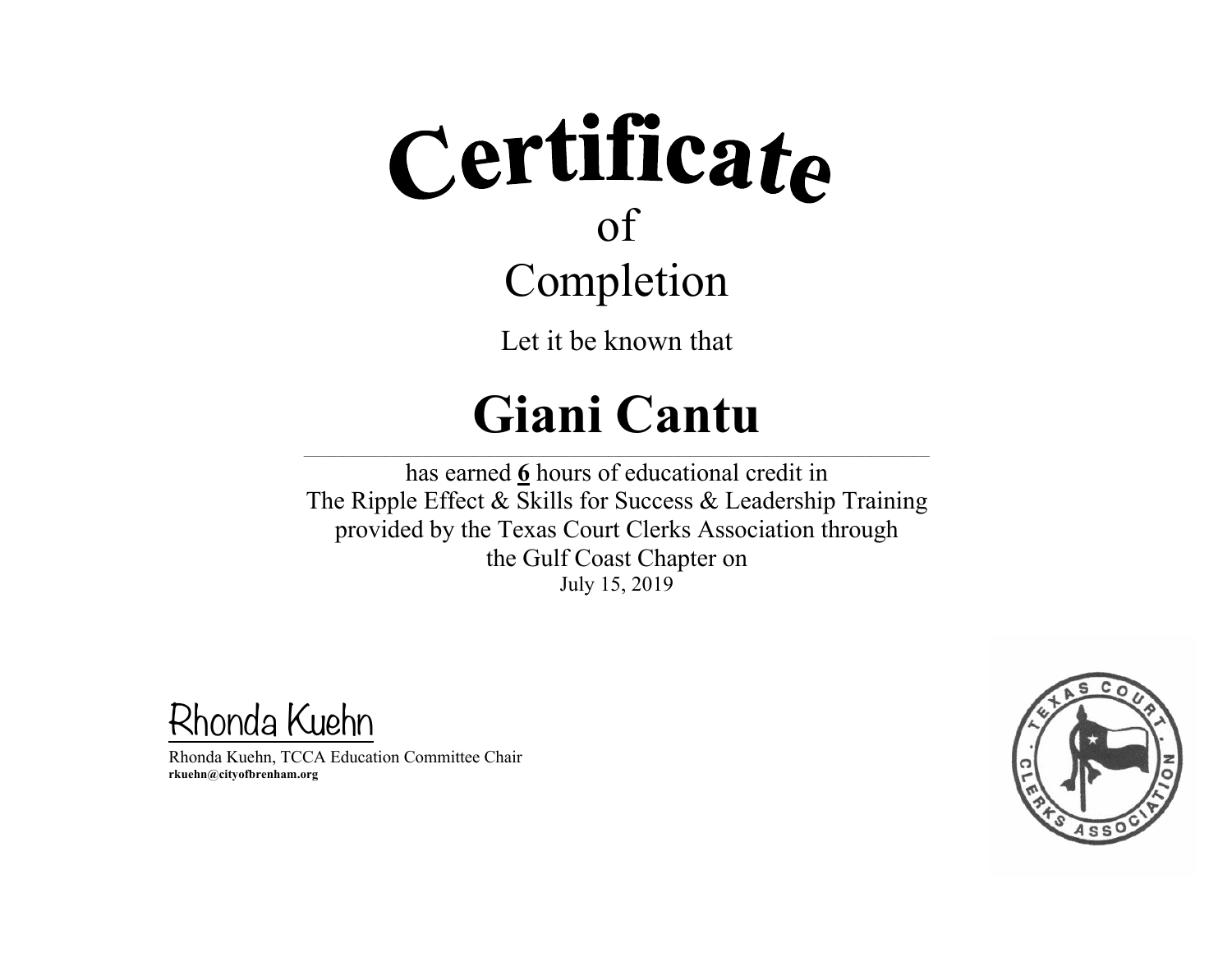Let it be known that

#### **Monica Culpepper**  $\mathcal{L} = \{ \mathcal{L} = \{ \mathcal{L} = \{ \mathcal{L} = \{ \mathcal{L} = \{ \mathcal{L} = \{ \mathcal{L} = \{ \mathcal{L} = \{ \mathcal{L} = \{ \mathcal{L} = \{ \mathcal{L} = \{ \mathcal{L} = \{ \mathcal{L} = \{ \mathcal{L} = \{ \mathcal{L} = \{ \mathcal{L} = \{ \mathcal{L} = \{ \mathcal{L} = \{ \mathcal{L} = \{ \mathcal{L} = \{ \mathcal{L} = \{ \mathcal{L} = \{ \mathcal{L} = \{ \mathcal{L} = \{ \mathcal{$

has earned **6** hours of educational credit in The Ripple Effect & Skills for Success & Leadership Training provided by the Texas Court Clerks Association through the Gulf Coast Chapter on July 15, 2019

Rhonda Kuehn

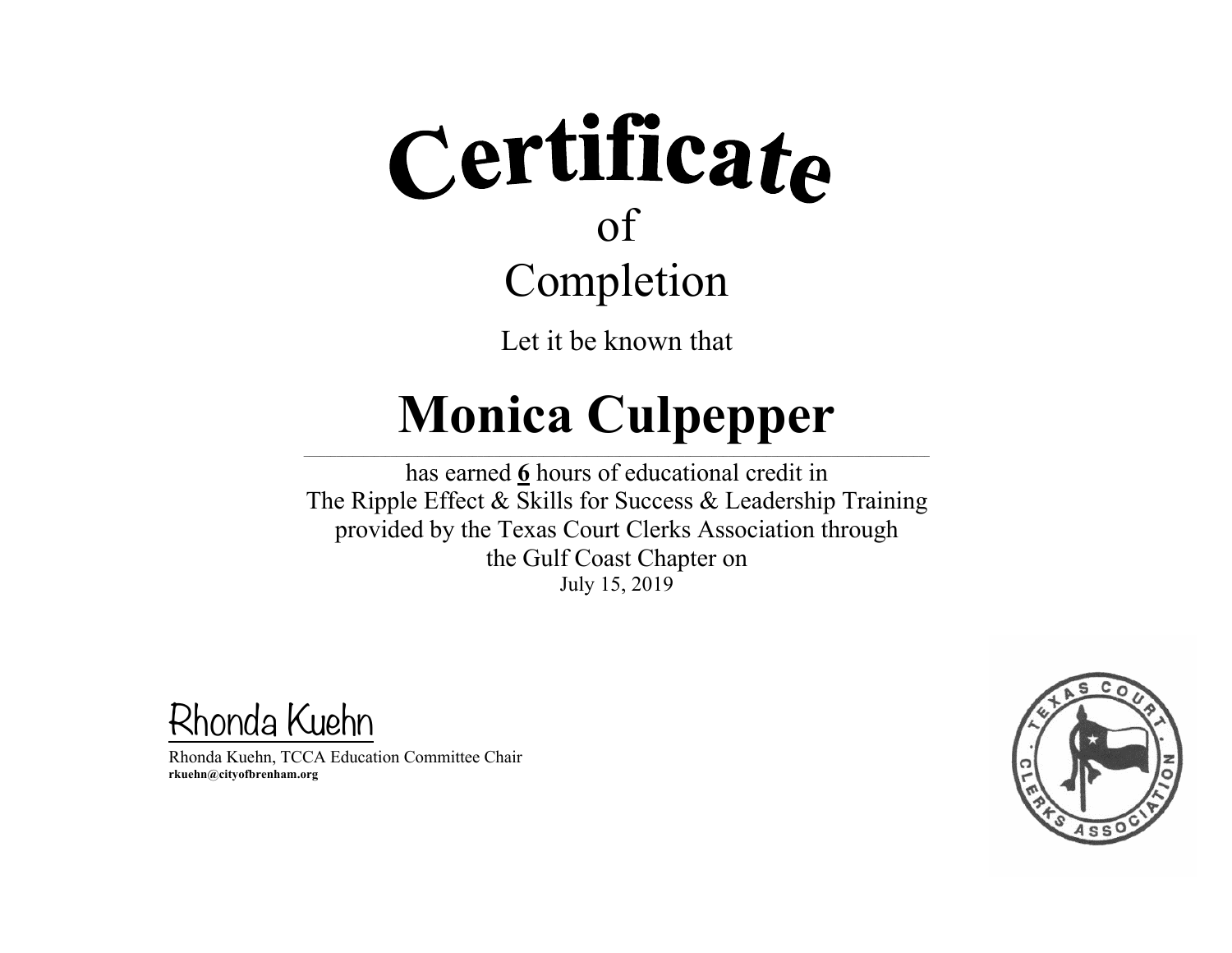Let it be known that

#### **Kimberly Duckett**

 $\mathcal{L} = \{ \mathcal{L} = \{ \mathcal{L} = \{ \mathcal{L} = \{ \mathcal{L} = \{ \mathcal{L} = \{ \mathcal{L} = \{ \mathcal{L} = \{ \mathcal{L} = \{ \mathcal{L} = \{ \mathcal{L} = \{ \mathcal{L} = \{ \mathcal{L} = \{ \mathcal{L} = \{ \mathcal{L} = \{ \mathcal{L} = \{ \mathcal{L} = \{ \mathcal{L} = \{ \mathcal{L} = \{ \mathcal{L} = \{ \mathcal{L} = \{ \mathcal{L} = \{ \mathcal{L} = \{ \mathcal{L} = \{ \mathcal{$ 

has earned **6** hours of educational credit in The Ripple Effect & Skills for Success & Leadership Training provided by the Texas Court Clerks Association through the Gulf Coast Chapter on July 15, 2019

Rhonda Kuehn

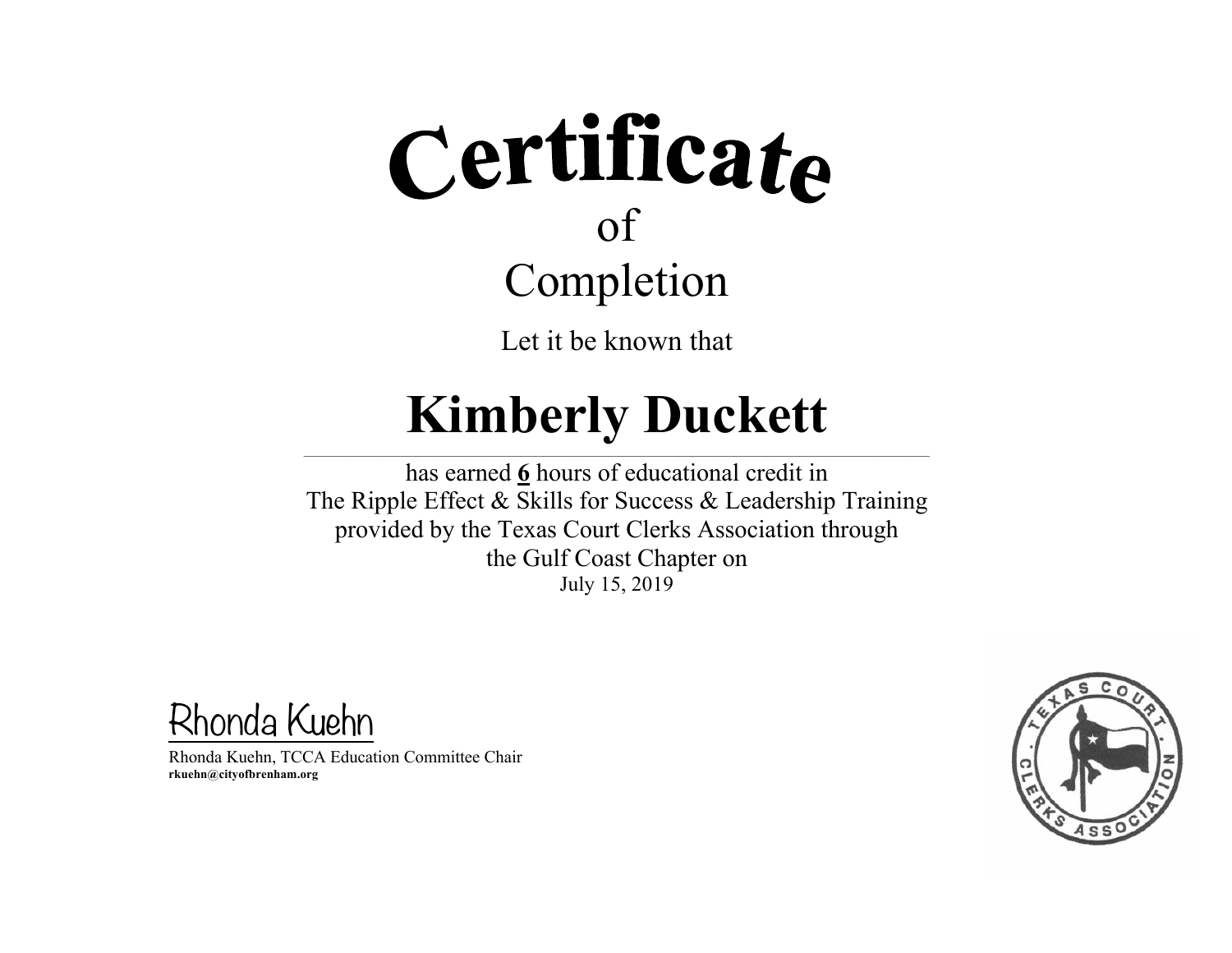Let it be known that

#### **Karen LeMay**

 $\mathcal{L} = \{ \mathcal{L} = \{ \mathcal{L} = \{ \mathcal{L} = \{ \mathcal{L} = \{ \mathcal{L} = \{ \mathcal{L} = \{ \mathcal{L} = \{ \mathcal{L} = \{ \mathcal{L} = \{ \mathcal{L} = \{ \mathcal{L} = \{ \mathcal{L} = \{ \mathcal{L} = \{ \mathcal{L} = \{ \mathcal{L} = \{ \mathcal{L} = \{ \mathcal{L} = \{ \mathcal{L} = \{ \mathcal{L} = \{ \mathcal{L} = \{ \mathcal{L} = \{ \mathcal{L} = \{ \mathcal{L} = \{ \mathcal{$ has earned **6** hours of educational credit in The Ripple Effect & Skills for Success & Leadership Training provided by the Texas Court Clerks Association through the Gulf Coast Chapter on July 15, 2019

Rhonda Kuehn

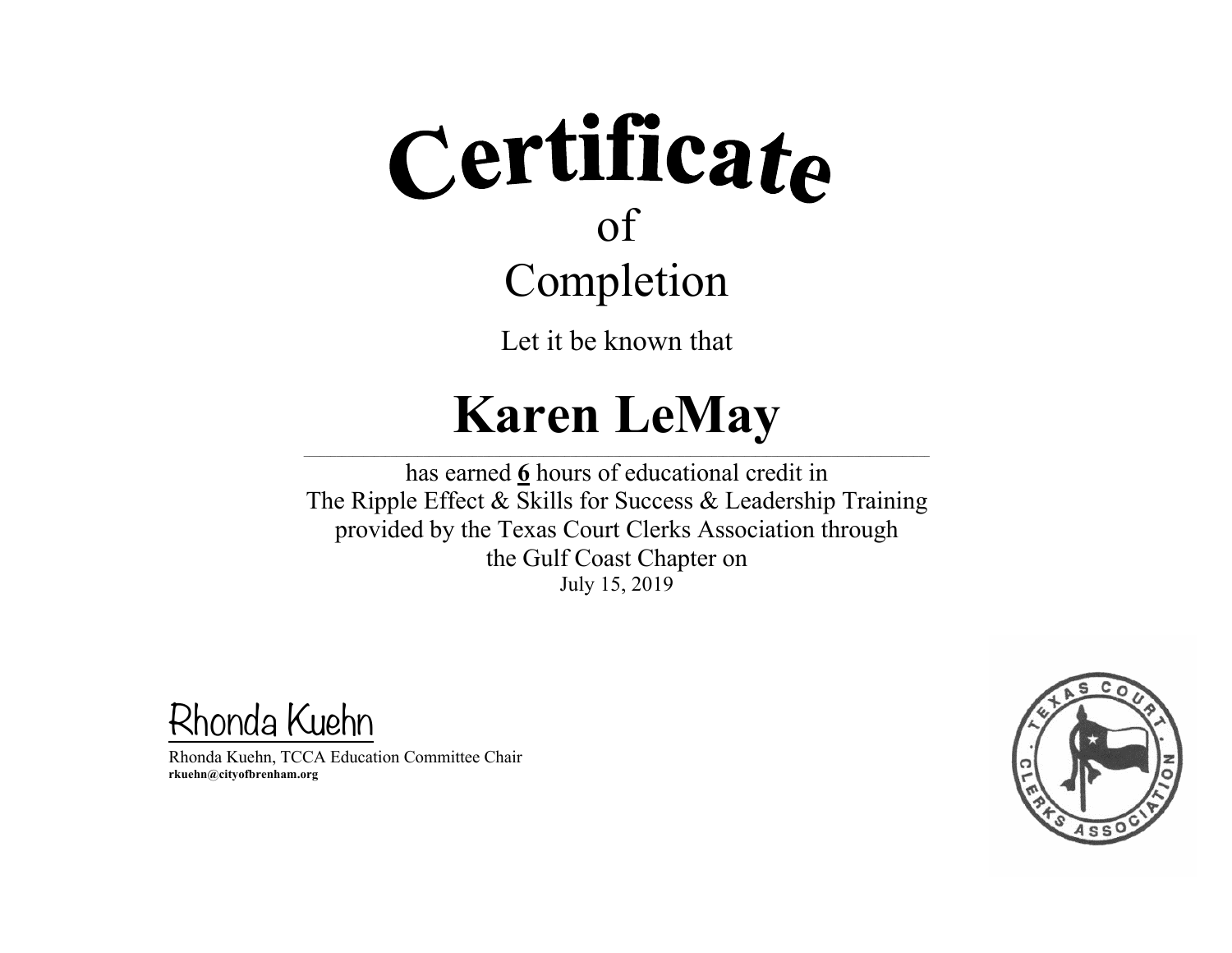Let it be known that

### **Pat Riffel**

 $\mathcal{L} = \{ \mathcal{L} = \{ \mathcal{L} = \{ \mathcal{L} = \{ \mathcal{L} = \{ \mathcal{L} = \{ \mathcal{L} = \{ \mathcal{L} = \{ \mathcal{L} = \{ \mathcal{L} = \{ \mathcal{L} = \{ \mathcal{L} = \{ \mathcal{L} = \{ \mathcal{L} = \{ \mathcal{L} = \{ \mathcal{L} = \{ \mathcal{L} = \{ \mathcal{L} = \{ \mathcal{L} = \{ \mathcal{L} = \{ \mathcal{L} = \{ \mathcal{L} = \{ \mathcal{L} = \{ \mathcal{L} = \{ \mathcal{$ has earned **6** hours of educational credit in The Ripple Effect & Skills for Success & Leadership Training provided by the Texas Court Clerks Association through the Gulf Coast Chapter on July 15, 2019

Rhonda Kuehn

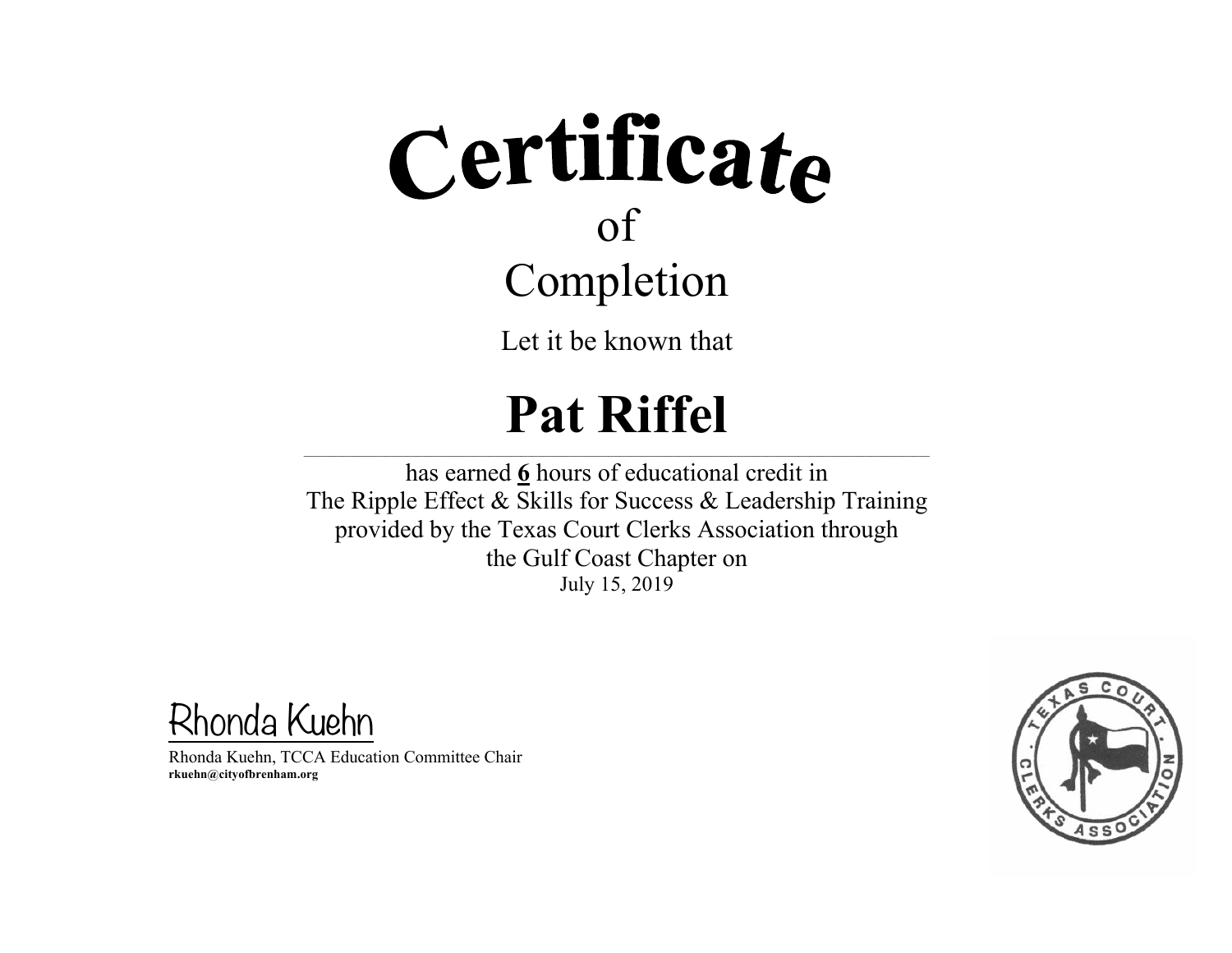Let it be known that

#### **Kenneth Sam**

 $\mathcal{L}_\text{max}$  and the contract of the contract of the contract of the contract of the contract of the contract of the contract of the contract of the contract of the contract of the contract of the contract of the contrac  $\mathcal{L}_\text{max}$  $\mathcal{L}_\text{max}$  and the contract of the contract of the contract of the contract of the contract of the contract of the contract of the contract of the contract of the contract of the contract of the contract of the contrac has earned **6** hours of educational credit in The Ripple Effect & Skills for Success & Leadership Training provided by the Texas Court Clerks Association through the Gulf Coast Chapter on July 15, 2019

Rhonda Kuehn

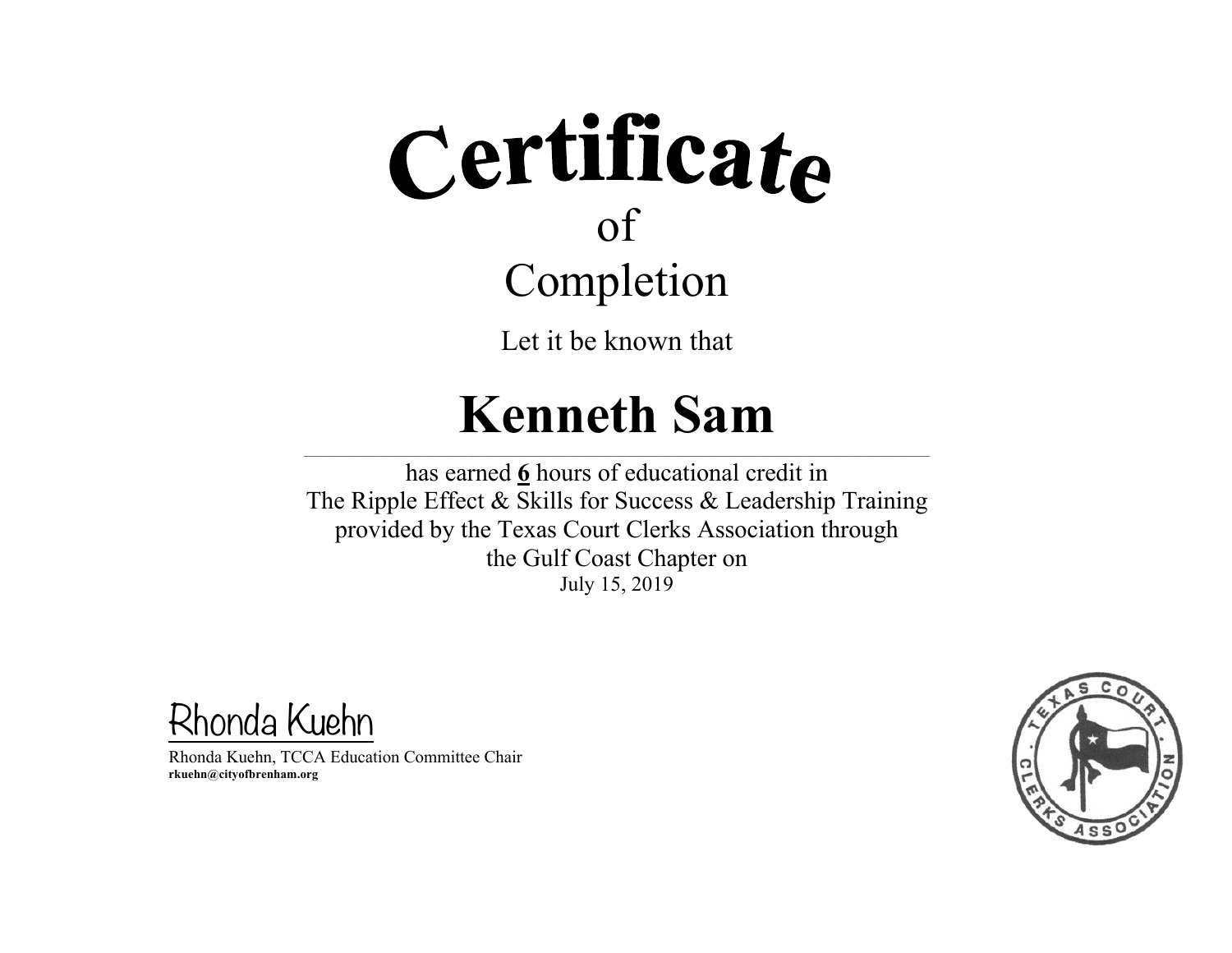Let it be known that

#### **Annie Torres**

 $\mathcal{L} = \{ \mathcal{L} = \{ \mathcal{L} = \{ \mathcal{L} = \{ \mathcal{L} = \{ \mathcal{L} = \{ \mathcal{L} = \{ \mathcal{L} = \{ \mathcal{L} = \{ \mathcal{L} = \{ \mathcal{L} = \{ \mathcal{L} = \{ \mathcal{L} = \{ \mathcal{L} = \{ \mathcal{L} = \{ \mathcal{L} = \{ \mathcal{L} = \{ \mathcal{L} = \{ \mathcal{L} = \{ \mathcal{L} = \{ \mathcal{L} = \{ \mathcal{L} = \{ \mathcal{L} = \{ \mathcal{L} = \{ \mathcal{$ has earned **6** hours of educational credit in The Ripple Effect & Skills for Success & Leadership Training provided by the Texas Court Clerks Association through the Gulf Coast Chapter on July 15, 2019

Rhonda Kuehn